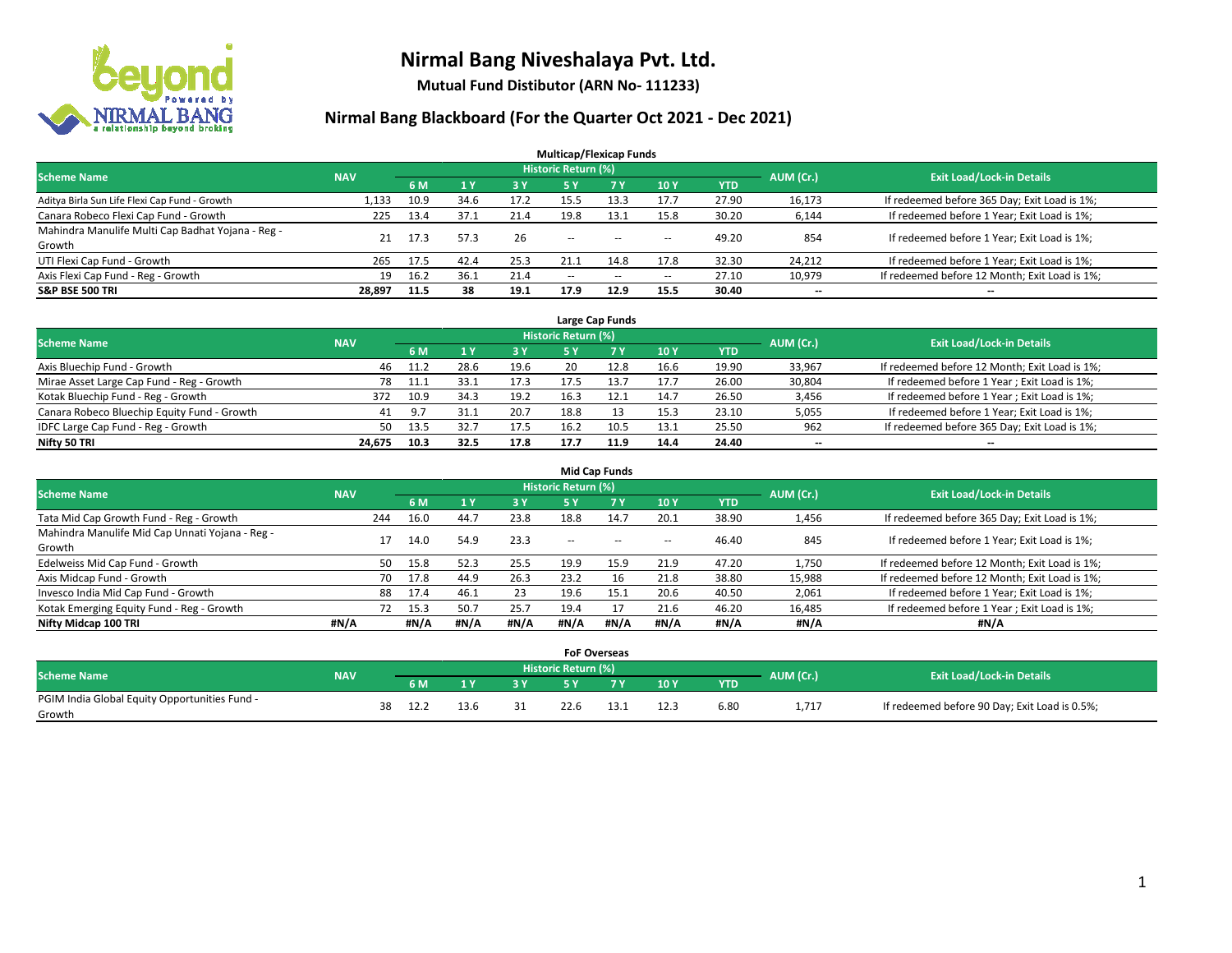

**Mutual Fund Distibutor (ARN No- 111233)**

### **Nirmal Bang Blackboard (For the Quarter Oct 2021 - Dec 2021)**

|                                                |            |      |      |      |                            | Large & Midcap |      |            |                          |                                              |
|------------------------------------------------|------------|------|------|------|----------------------------|----------------|------|------------|--------------------------|----------------------------------------------|
| <b>Scheme Name</b>                             | <b>NAV</b> |      |      |      | <b>Historic Return (%)</b> |                |      |            | AUM (Cr.)                | <b>Exit Load/Lock-in Details</b>             |
|                                                |            | 6 M  |      | 3 Y  | 5 Y                        | 7 Y            | 10Y  | <b>YTD</b> |                          |                                              |
| Mirae Asset Emerging Bluechip Fund - Growth    | 97         | 13.5 | 44.6 | 25.1 | 22                         | 19.            | 24.9 | 37.80      | 21,635                   | If redeemed before 1 Year; Exit Load is 1%;  |
| Canara Robeco Emerging Equities - Growth       | 162        | 15.7 | 41   | 22.4 | 20                         | 16.5           | 23.1 | 34.30      | 11,773                   | If redeemed before 1 Year; Exit Load is 1%;  |
| HDFC Large and Mid Cap Fund - Growth           | 186        | 15.7 | 49.3 | 20.1 | 16.6                       | 10.7           | 13.3 | 43.70      | 3,499                    | If redeemed before 1 Year; Exit Load is 1%;  |
| Kotak Equity Opportunities Fund - Reg - Growth | 191        | 9.9  |      | 19.5 | 16.7                       | 13.3           | 16.5 | 28.30      | 8,206                    | If redeemed before 1 Year; Exit Load is 1%;  |
| Tata Large & Mid Cap Fund - Reg - Growth       | 324        | 9.6  | 33   | 19   | 15.8                       | 12.3           | 16.1 | 27.70      | 2,680                    | If redeemed before 365 Day; Exit Load is 1%; |
| NIFTY Large Midcap 250 TRI                     | 12.178     | 13.2 | 42.3 | 20.6 | 18.9                       | 14.5           | 17.6 | 35.80      | $\overline{\phantom{a}}$ | $- -$                                        |

| <b>Focused Funds</b>                                |            |      |      |            |                     |      |                          |       |                          |                                                |  |  |  |
|-----------------------------------------------------|------------|------|------|------------|---------------------|------|--------------------------|-------|--------------------------|------------------------------------------------|--|--|--|
| <b>Scheme Name</b>                                  | <b>NAV</b> |      |      |            | Historic Return (%) |      |                          |       | AUM (Cr.)                | <b>Exit Load/Lock-in Details</b>               |  |  |  |
|                                                     |            | 6 M  |      | <b>3 Y</b> | 5 Y                 | 7 Y  | 10Y                      | YTD   |                          |                                                |  |  |  |
| Axis Focused 25 Fund - Growth                       | 46         | 13.9 | 32.8 | 20.6       | 20.4                | 15.4 | $\overline{\phantom{a}}$ | 24.70 | 20.404                   | If redeemed before 12 Month; Exit Load is 1%;  |  |  |  |
| Nippon India Focused Equity Fund - Reg - Growth     | 76         | 10.0 | 45.8 | 19.8       | 15.9                | 13.1 | 19.1                     | 36.80 | 5,892                    | If redeemed before 12 Months; Exit Load is 1%; |  |  |  |
| ICICI Prudential Focused Equity Fund - Ret - Growth | 49         | 13.5 | 41.5 | 19.7       | 15.2                | 10.8 | 14.5                     | 34.60 | 2,387                    | If redeemed before 1 Year; Exit Load is 1%;    |  |  |  |
| SBI Focused Equity Fund - Growth                    | 253        | 23.1 | 48.8 | 25.2       | 20.8                | 16.3 | 19.4                     | 43.70 | 21,677                   | If redeemed before 1 Year; Exit Load is 1%;    |  |  |  |
| <b>S&amp;P BSE 500 TRI</b>                          | 28.897     | 11.5 | 38   | 19.1       | 17.9                | 12.9 | 15.5                     | 30.40 | $\overline{\phantom{a}}$ | $\overline{\phantom{m}}$                       |  |  |  |

| <b>Small Cap Funds</b>                     |            |             |      |                     |      |           |            |            |           |                                               |  |  |  |
|--------------------------------------------|------------|-------------|------|---------------------|------|-----------|------------|------------|-----------|-----------------------------------------------|--|--|--|
| <b>Scheme Name</b>                         | <b>NAV</b> |             |      | Historic Return (%) |      |           |            |            | AUM (Cr.) | <b>Exit Load/Lock-in Details</b>              |  |  |  |
|                                            |            | 6 M         |      | 3 Y                 | 5 Y  | <b>7Y</b> | <b>10Y</b> | <b>YTD</b> |           |                                               |  |  |  |
| Axis Small Cap Fund - Reg - Growth         |            | 21.8<br>61  | 59.2 | 32.3                | 23.2 | 18.5      | $- -$      | 54.00      | 7,362     | If redeemed before 12 Month; Exit Load is 1%; |  |  |  |
| Kotak Small Cap Fund - Reg - Growth        |            | 22.7<br>167 | 76.4 | 34.6                | 23   | 19        | 22.2       | 69.90      | 6,180     | If redeemed before 1 Year; Exit Load is 1%;   |  |  |  |
| Nippon India Small Cap Fund - Reg - Growth |            | 83<br>21.8  | 74.7 | 28.1                | 23.3 | 19.8      | 25.7       | 66.10      | 17,197    | If redeemed before 1 Month; Exit Load is 1%;  |  |  |  |
| DSP Small Cap Fund - Reg - Growth          |            | 18.8<br>108 | 57.7 | 26.8                | 16.8 | 17.1      | 22.7       | 52.30      | 8,270     | If redeemed before 12 Month; Exit Load is 1%; |  |  |  |
| SBI Small Cap Fund - Growth                |            | 17.1<br>105 | 53.4 | 28.3                | 23.7 | 21.5      | 25.9       | 46.40      | 10,626    | If redeemed before 1 Year; Exit Load is 1%;   |  |  |  |
| Nifty Smallcap 100 TRI                     | #N/A       | #N/A        | #N/A | #N/A                | #N/A | #N/A      | #N/A       | #N/A       | #N/A      | #N/A                                          |  |  |  |

#### **ELSS Schemes (Tax Saving u/s 80-C)**

| <b>Scheme Name</b>                           | <b>NAV</b> |      |      | Historic Return (%) |            |           |            |            | AUM (Cr.) | <b>Exit Load/Lock-in Details</b> |
|----------------------------------------------|------------|------|------|---------------------|------------|-----------|------------|------------|-----------|----------------------------------|
|                                              |            | 6 M  |      | <b>3Y</b>           | <b>5 Y</b> | <b>7Y</b> | <b>10Y</b> | <b>YTD</b> |           |                                  |
| Axis Long Term Equity Fund - Growth          | 74         | 13.9 | 33.4 | 20.5                | 19.3       | 14.7      | 20         | 25.40      | 34,235    | Nil                              |
| Canara Robeco Equity Tax Saver Fund - Growth | 115        | 12.7 | 41.1 | 23.5                | 20.5       | 13.9      | 16.9       | 32.50      | 2,890     | Nil                              |
| Kotak Tax Saver Fund - Reg - Growth          |            | 12.1 | 38   | 19.8                | 17.1       | 13.1      | 15.9       | 32.10      | 2,323     | Nil                              |
| Invesco India Tax Plan - Growth              | 83         | 12.4 | 38.3 | 19.2                | 17.9       | 13.7      | 17.7       | 30.00      | 1,898     | Nil                              |
| Mirae Asset Tax Saver Fund - Reg - Growth    | 31         | 12.0 | 40.9 | 23.1                | 21.9       | $-$       | --         | 34.00      | 10,146    | Nil                              |
| <b>S&amp;P BSE 200 TRI</b>                   | #N/A       | #N/A | #N/A | #N/A                | #N/A       | #N/A      | #N/A       | #N/A       | #N/A      | #N/A                             |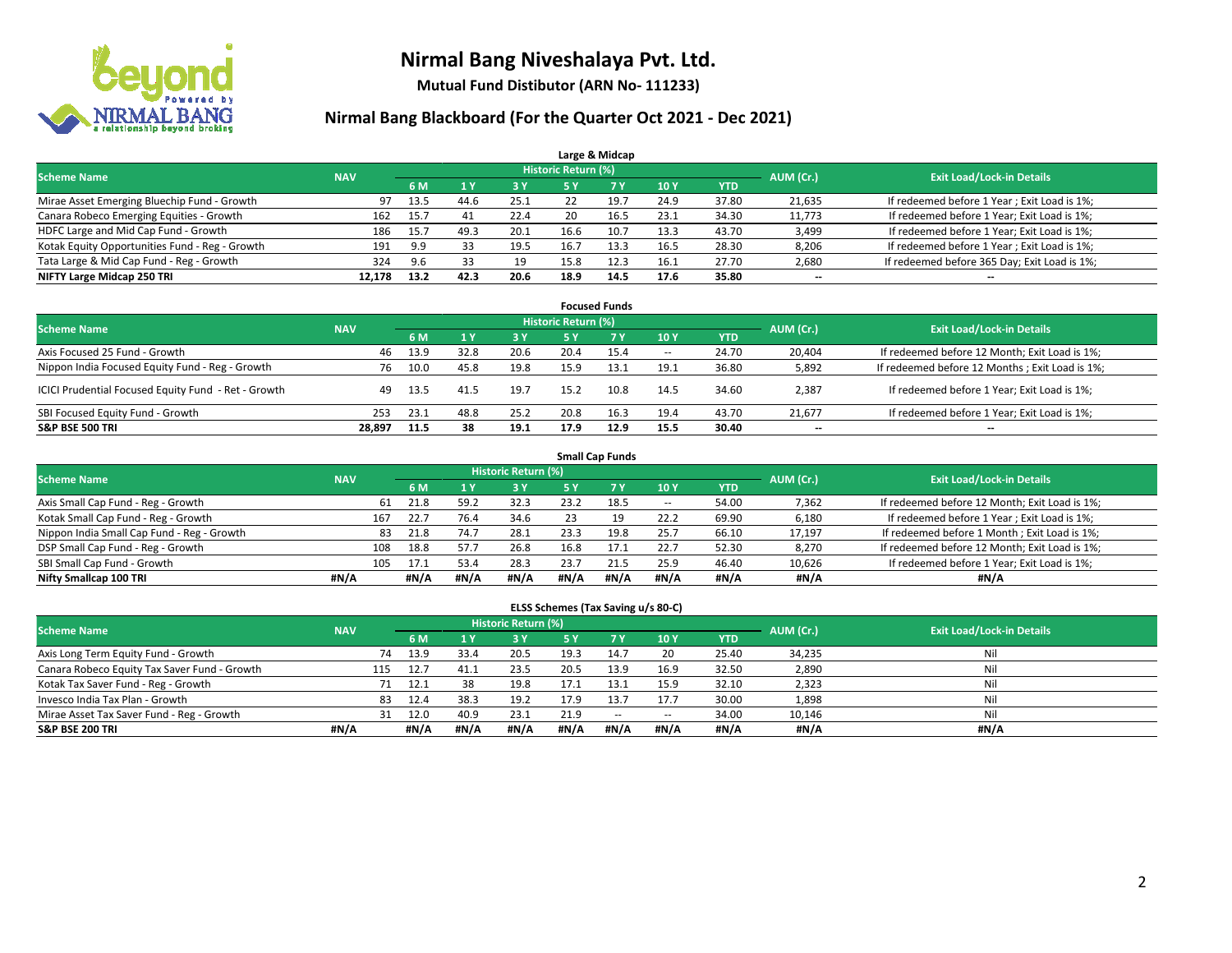

**Mutual Fund Distibutor (ARN No- 111233)**

|                                                           |            |     |      |      |                     |      | <b>Solution Oriented</b> |      |            |           |                                               |
|-----------------------------------------------------------|------------|-----|------|------|---------------------|------|--------------------------|------|------------|-----------|-----------------------------------------------|
| <b>Scheme Name</b>                                        | <b>NAV</b> |     |      |      | Historic Return (%) |      |                          |      |            | AUM (Cr.) | <b>Exit Load/Lock-in Details</b>              |
|                                                           |            |     | 6 M  |      | 3 Y                 | 5 Y  | <b>7Y</b>                | 10Y  | <b>YTD</b> |           |                                               |
| <b>HDFC Childrens Gift Fund</b>                           |            | 185 | 9.8  | 30.8 | 17                  | 15.1 | 12.3                     | 15.8 | 26.10      | 5,331     | Ni                                            |
| Tata Retirement Savings Fund - Moderate Plan - Reg        |            | 43  | 9.5  | 25.1 | 14.5                | 14.9 | 12.5                     | 15.6 | 19.30      | 1,591     | If redeemed before 61 Month; Exit Load is 1%; |
| Tata Retirement Savings Fund - Progressive Plan -<br>Reg  |            | 44  | 10.4 | 28.6 | 16.2                | -17  | 13.4                     | 15.6 | 21.90      | 1,211     | If redeemed before 61 Month; Exit Load is 1%; |
| Tata Retirement Savings Fund - Reg - Conservative<br>Plan |            | 25  | 3.8  | 9.2  | 9.2                 | 8.2  | 8.4                      | 9.4  | 7.20       | 189       | If redeemed before 61 Month; Exit Load is 1%; |
| <b>S&amp;P BSE 200 TRI</b>                                | #N/A       |     | #N/A | #N/A | #N/A                | #N/A | #N/A                     | #N/A | #N/A       | #N/A      | #N/A                                          |

| <b>Index Fund</b>                                             |            |      |      |                     |        |            |                          |            |           |                                               |  |  |  |
|---------------------------------------------------------------|------------|------|------|---------------------|--------|------------|--------------------------|------------|-----------|-----------------------------------------------|--|--|--|
| <b>Scheme Name</b>                                            | <b>NAV</b> |      |      | Historic Return (%) |        |            |                          |            | AUM (Cr.) | <b>Exit Load/Lock-in Details</b>              |  |  |  |
|                                                               |            | 6 M  | 1 Y  | <b>3 Y</b>          | 5 Y    | <b>7 Y</b> | 10Y                      | <b>YTD</b> |           |                                               |  |  |  |
| HDFC Index Fund-NIFTY 50 Plan                                 | 159        | 10.1 | 31.8 | 17.1                | 17.1   | 11.3       | 13.7                     | 23.90      | 4,085     | If redeemed before 3 Day; Exit Load is 0.25%; |  |  |  |
| ICICI Prudential Nifty Next 50 Index Fund - Growth            | 37         | 9.3  | 34.6 | 14.9                | 14.3   | 12.2       | 16                       | 29.80      | 1,656     | Nil                                           |  |  |  |
| Motilal Oswal Nifty Midcap 150 Index Fund - Reg -<br>Growth   | 20         | 15.3 | 49.2 | $\sim$              | $\sim$ | $-$        | $\overline{\phantom{a}}$ | 44.40      | 368       | If redeemed before 15 Day; Exit Load is 1%;   |  |  |  |
| Motilal Oswal Nifty Smallcap 250 Index Fund - Reg -<br>Growth | 21         | 16.6 | 64.2 | $\sim$              | $\sim$ | $-$        | $\overline{\phantom{a}}$ | 55.10      | 223       | If redeemed before 15 Day; Exit Load is 1%;   |  |  |  |
| UTI Nifty Index Fund - Growth                                 | 115        | 10.2 | 32.1 | 17.4                | 17.3   | 11.5       | 13.8                     | 24.10      | 5,380     | Nil                                           |  |  |  |
| Nifty 50 TRI                                                  | 24,675     | 10.3 | 32.5 | 17.8                | 17.7   | 11.9       | 14.4                     | 24.40      | $- -$     | $\overline{\phantom{a}}$                      |  |  |  |

| <b>Contra/Value Fund</b>                |            |      |      |                     |      |      |      |       |           |                                              |  |  |  |
|-----------------------------------------|------------|------|------|---------------------|------|------|------|-------|-----------|----------------------------------------------|--|--|--|
| <b>Scheme Name</b>                      | <b>NAV</b> |      |      | Historic Return (%) |      |      |      |       | AUM (Cr.) | <b>Exit Load/Lock-in Details</b>             |  |  |  |
|                                         |            | 6 M  |      | 3 Y                 |      |      | 10Y  | YTD   |           |                                              |  |  |  |
| Invesco India Contra Fund - Growth      | 76         | 10.8 | 34.5 | 18.2                | 18.5 | 14.2 | 18.1 | 28.00 | 8,458     | If redeemed before 1 Year; Exit Load is 1%;  |  |  |  |
| IDFC Sterling Value Fund - Reg - Growth | 86         | 15.8 | 62.3 | 19.5                | 18.5 |      | 17.9 | 55.90 | 4,207     | If redeemed before 365 Day; Exit Load is 1%; |  |  |  |
| SBI Contra Fund - Growth                | 200        | 17.0 | 59.3 | 24.8                |      |      | 15.5 | 48.00 | 3,106     | If redeemed before 1 Year; Exit Load is 1%;  |  |  |  |
| UTI Value Opportunities Fund - Growth   | 99         | 10.8 | 35.1 | 19.4                | 16.5 | 10.5 | 13.9 | 28.80 | 6,661     | If redeemed before 1 Year; Exit Load is 1%;  |  |  |  |
| <b>S&amp;P BSE 500 TRI</b>              | 28.897     | 11.5 | 38   | 19.1                | 17.9 | 12.9 | 15.5 | 30.40 | $- -$     | $- -$                                        |  |  |  |

|                                                                           |            |      |      |                            |        | Sector/Thematic          |                          |            |                          |                                               |
|---------------------------------------------------------------------------|------------|------|------|----------------------------|--------|--------------------------|--------------------------|------------|--------------------------|-----------------------------------------------|
| <b>Scheme Name</b>                                                        | <b>NAV</b> |      |      | <b>Historic Return (%)</b> |        |                          |                          |            | AUM (Cr.)                | <b>Exit Load/Lock-in Details</b>              |
|                                                                           |            | 6 M  | 1 Y  | 3 Y                        | 5 Y    | <b>7Y</b>                | 10Y                      | <b>YTD</b> |                          |                                               |
| Aditya Birla Sun Life PSU Equity Fund - Reg - Growth                      | 14         | 6.5  | 43.4 | $\overline{\phantom{a}}$   | --     |                          | -                        | 39.30      | 861                      | If redeemed before 30 Day; Exit Load is 1%;   |
| Canara Robeco Consumer Trends Fund - Reg -<br>Growth                      | 66         | 12.3 | 37   | 20.8                       | 20.3   | 15                       | 18.3                     | 28.90      | 744                      | If redeemed before 1 Year; Exit Load is 1%;   |
| Edelweiss Recently Listed IPO Fund - Reg - Growth                         | 21         | 31.5 | 67.4 | 35.5                       | - -    |                          |                          | 59.20      | 904                      | If redeemed before 180 Day; Exit Load is 2%;  |
| Mirae Asset Great Consumer Fund - Growth                                  | 55.        | 15.5 | 39.4 | 18.2                       | 19.7   | 14.7                     | 18.3                     | 33.60      | 1,573                    | If redeemed before 1 Year; Exit Load is 1%;   |
| <b>ICICI Prudential Technology Fund - Growth</b>                          | 163        | 38.3 | 81.5 | 42.1                       | 33.6   | 21.6                     | 25.5                     | 64.80      | 6,887                    | If redeemed before 15 Day; Exit Load is 1%;   |
| Nippon India Pharma Fund - Reg - Growth                                   | 299        | 1.6  | 23.6 | 25.2                       | 16.1   | 13                       | 18.9                     | 18.20      | 5,210                    | If redeemed before 1 Month; Exit Load is 1%;  |
| BNP Paribas India Consumption Fund - Reg - Growth                         | 19         | 12.1 | 34.9 | 22.1                       | $\sim$ | $\overline{\phantom{a}}$ | $\overline{\phantom{a}}$ | 27.80      | 886                      | If redeemed before 12 Month; Exit Load is 1%; |
| ICICI Prudential Banking and Financial Services Fund -<br>Retail - Growth | 83         | 1.9  | 31.6 | 12.1                       | 14     | 12.4                     | 18.4                     | 25.80      | 5,242                    | If redeemed before 15 Day; Exit Load is 1%;   |
| <b>S&amp;P BSE 500 TRI</b>                                                | 28,897     | 11.5 | 38   | 19.1                       | 17.9   | 12.9                     | 15.5                     | 30.40      | $\overline{\phantom{a}}$ | $\overline{\phantom{a}}$                      |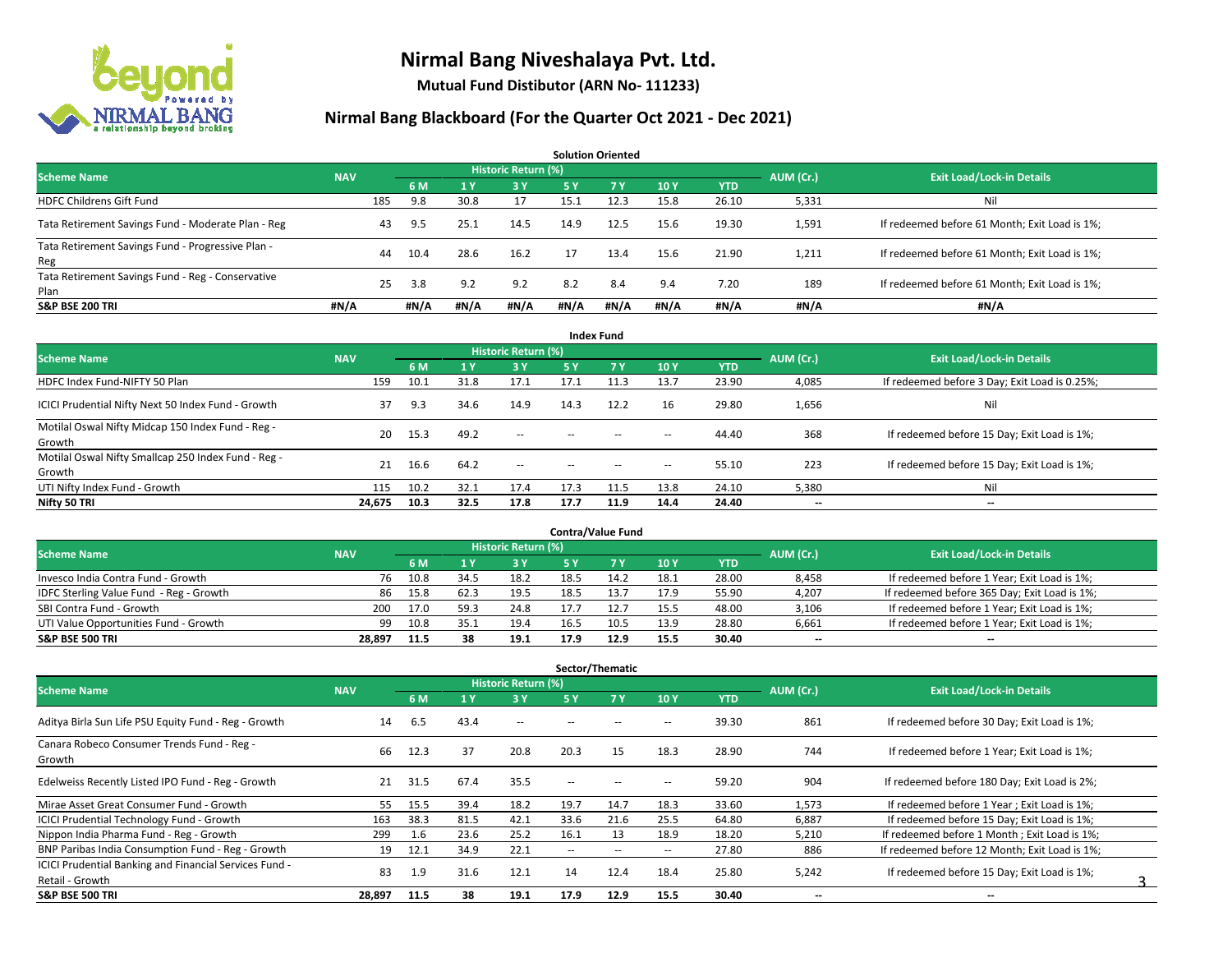

**Mutual Fund Distibutor (ARN No- 111233)**

### **Nirmal Bang Blackboard (For the Quarter Oct 2021 - Dec 2021)**

**Dynamic Asset Allocation Funds**

| <b>Scheme Name</b>                                         | <b>NAV</b> |      |      | Historic Return (%) |        |                          |                          |       | AUM (Cr.)                | <b>Exit Load/Lock-in Details</b>              |
|------------------------------------------------------------|------------|------|------|---------------------|--------|--------------------------|--------------------------|-------|--------------------------|-----------------------------------------------|
|                                                            |            | 6 M  |      | <b>3Y</b>           | 5 Y    | 7 Y                      | 10Y                      | YTD   |                          |                                               |
| ICICI Prudential Balanced Advantage Fund - Reg -<br>Growth | 49         | 5.7  | 17.6 | 12.7                | 11.5   | 10.2                     | 13.6                     | 14.50 | 36,816                   | If redeemed before 1 Year; Exit Load is 1%;   |
| Nippon India Balanced Advantage Fund - Reg -<br>Growth     | 121        | 5.4  | 19.2 | 11.7                | 12.2   | 8.9                      | 13.3                     | 15.00 | 5,130                    | If redeemed before 12 Month; Exit Load is 1%; |
| Tata Balanced Advantage Fund - Reg - Growth                | 14         | -6.5 | 19.2 | $\sim$              | $-$    | $\overline{\phantom{a}}$ | $\overline{\phantom{a}}$ | 15.70 | 3,992                    | If redeemed before 365 Day; Exit Load is 1%;  |
| Edelweiss Balanced Advantage Fund - Growth                 | 36         | 7.8  | 22.6 | 16                  | 14.3   | 10.3                     | 12.2                     | 17.70 | 6,331                    | If redeemed before 365 Day; Exit Load is 1%;  |
| Kotak Balanced Advantage Fund - Reg - Growth               | 14         | 5.8  | 15.7 | 13                  | $\sim$ | $\overline{\phantom{a}}$ | $\overline{\phantom{a}}$ | 12.60 | 11,813                   | If redeemed before 1 Year; Exit Load is 1%;   |
| NIFTY 50 Hybrid Composite Debt 65:35 Index                 | 14.473     | 7.7  | 22.3 | 15.7                | 14.5   | 11.1                     | 12.8                     | 17.10 | $\overline{\phantom{a}}$ | --                                            |

| <b>Hybrid Aggressive</b>                        |            |     |      |                            |      |     |        |            |           |                                               |  |  |  |
|-------------------------------------------------|------------|-----|------|----------------------------|------|-----|--------|------------|-----------|-----------------------------------------------|--|--|--|
| <b>Scheme Name</b>                              | <b>NAV</b> |     |      | <b>Historic Return (%)</b> |      |     |        |            | AUM (Cr.) | <b>Exit Load/Lock-in Details</b>              |  |  |  |
|                                                 |            | 6 M |      | 3 Y                        |      |     | 10Y    | <b>YTD</b> |           |                                               |  |  |  |
| Canara Robeco Equity Hybrid Fund - Growth       | 243        | 8.8 | 25.8 | 17.4                       | 15.2 |     | 15.2   | 20.70      | 6,932     | If redeemed before 1 Year; Exit Load is 1%;   |  |  |  |
| DSP Equity & Bond Fund - Growth                 | 236        | 9.3 | 28.3 | 18.3                       | 14.5 |     | 14.4   | 23.20      | 7,559     | If redeemed before 12 Month; Exit Load is 1%; |  |  |  |
| SBI Equity Hybrid Fund - Growth                 | 201        | 9.7 | 27.3 | 16.8                       | 14.4 |     | 16.2   | 22.30      | 48,043    | If redeemed before 12 Month; Exit Load is 1%; |  |  |  |
| Mirae Asset Hybrid - Equity Fund - Reg - Growth |            | 9.2 | 28.3 | 16.2                       | 15.3 | $-$ | $\sim$ | 23.10      | 6,246     | If redeemed before 1 Year; Exit Load is 1%;   |  |  |  |
| NIFTY 50 Hybrid Composite Debt 65:35 Index      | 14.473     |     | 22.3 | 15.7                       | 14.5 |     | 12.8   | 17.10      | $- -$     | $- -$                                         |  |  |  |

| <b>Multi-Asset Allocation Funds</b>                |            |     |      |                     |                          |        |      |            |                          |                                               |  |  |  |
|----------------------------------------------------|------------|-----|------|---------------------|--------------------------|--------|------|------------|--------------------------|-----------------------------------------------|--|--|--|
| <b>Scheme Name</b>                                 | <b>NAV</b> |     |      | Historic Return (%) |                          |        |      |            | AUM (Cr.)                | <b>Exit Load/Lock-in Details</b>              |  |  |  |
|                                                    |            | 6 M |      | 3 Y                 | 5 Y                      | 7 Y    | 10Y  | <b>YTD</b> |                          |                                               |  |  |  |
| HDFC Multi - Asset Fund - Growth                   | 48         | 9.1 | 25.6 | 16.2                | 11.3                     | 10     | 10.7 | 17.60      | 1,257                    | If redeemed before 12 Month; Exit Load is 1%; |  |  |  |
| Nippon India Multi Asset Fund - Reg - Growth       | 13         | 8.7 | 22.2 | --                  | $\sim$ $\sim$            | $\sim$ | $-$  | 17.60      | 1,202                    | If redeemed before 1 Year; Exit Load is 1%;   |  |  |  |
| Tata Multi Asset Opportunities Fund - Reg - Growth | 15         | 9.1 | 27.5 | $-$                 | $\overline{\phantom{a}}$ | $-$    | $-$  | 21.70      | 1,115                    | If redeemed before 365 Day; Exit Load is 1%;  |  |  |  |
| NIFTY 50 Hybrid Composite Debt 65:35 Index         | 14.473     |     | 22.3 | 15.7                | 14.5                     | 11.1   | 12.8 | 17.10      | $\overline{\phantom{a}}$ | $\overline{\phantom{a}}$                      |  |  |  |

|                                               |            |        |        |                     |      | Gold |     |         |                          |                                                                  |
|-----------------------------------------------|------------|--------|--------|---------------------|------|------|-----|---------|--------------------------|------------------------------------------------------------------|
| <b>Scheme Name</b>                            | <b>NAV</b> |        |        | Historic Return (%) |      |      |     |         | AUM (Cr.)                | <b>Exit Load/Lock-in Details</b>                                 |
|                                               |            | 6 M    |        | 73 Y.               | 5 Y  |      | 10Y | YTD     |                          |                                                                  |
| HDFC Gold Fund - Growth                       |            | $-3.5$ | $-4.9$ | 14.3                |      |      | 3.6 | $-6.40$ | 1,261                    | If redeemed before 6 Months; Exit Load is 2%; If redeemed bet. 6 |
|                                               |            |        |        |                     |      |      |     |         |                          | Months to 12 Months; Exit Load is 1%;                            |
| Kotak Gold Fund - Reg - Growth                | 20         | $-3.3$ | $-4.2$ | 14.9                | 99   |      | 3.5 | $-5.80$ | 1,098                    | If redeemed before 1 Year; Exit Load is 1%;                      |
| Nippon India Gold Savings Fund - Reg - Growth | 19         | $-3.9$ | $-5.3$ | 14.1                |      |      | 3.3 | $-6.80$ | 1,437                    | If redeemed before 15 Day; Exit Load is 1%;                      |
| <b>Prices of Gold</b>                         | 47.361     | $-3.1$ | -4.1   | 15.6                | 10.8 | 8.7  |     | $-5.30$ | $\overline{\phantom{a}}$ | --                                                               |

| <b>Arbitrage Fund</b>                      |            |                                  |  |     |     |  |                   |                          |            |        |                                                 |  |  |
|--------------------------------------------|------------|----------------------------------|--|-----|-----|--|-------------------|--------------------------|------------|--------|-------------------------------------------------|--|--|
| <b>Scheme Name</b>                         | AUM (Cr.)  | <b>Exit Load/Lock-in Details</b> |  |     |     |  |                   |                          |            |        |                                                 |  |  |
|                                            | <b>NAV</b> | 1 M                              |  | 3M  | 6 M |  |                   | 3 Y                      | <b>YTD</b> |        |                                                 |  |  |
| IDFC Arbitrage Fund - Reg - Growth         |            | 26<br>3.5                        |  |     | 3.6 |  |                   | 4.6                      | 3.60       | 6.321  | If redeemed before 1 Month; Exit Load is 0.25%; |  |  |
| Kotak Equity Arbitrage Fund - Reg - Growth |            | 30<br>. 3.b                      |  | 3.6 | 3.9 |  | 4.4               | 4.8                      | 4.10       | 24,430 | If redeemed before 30 Day; Exit Load is 0.25%;  |  |  |
| Tata Arbitrage Fund - Reg - Growth         |            | 12<br>-3.3                       |  |     | 3.6 |  | 4.4               | $\overline{\phantom{a}}$ | 3.80       | 11,688 | If redeemed before 30 Day; Exit Load is 0.25%;  |  |  |
| Nippon India Arbitrage Fund - Reg - Growth |            | 37<br>21                         |  |     | 3.9 |  | $\mathbf{\Delta}$ | 4.8                      | 3.90       | 12,136 | If redeemed before 1 Month; Exit Load is 0.25%; |  |  |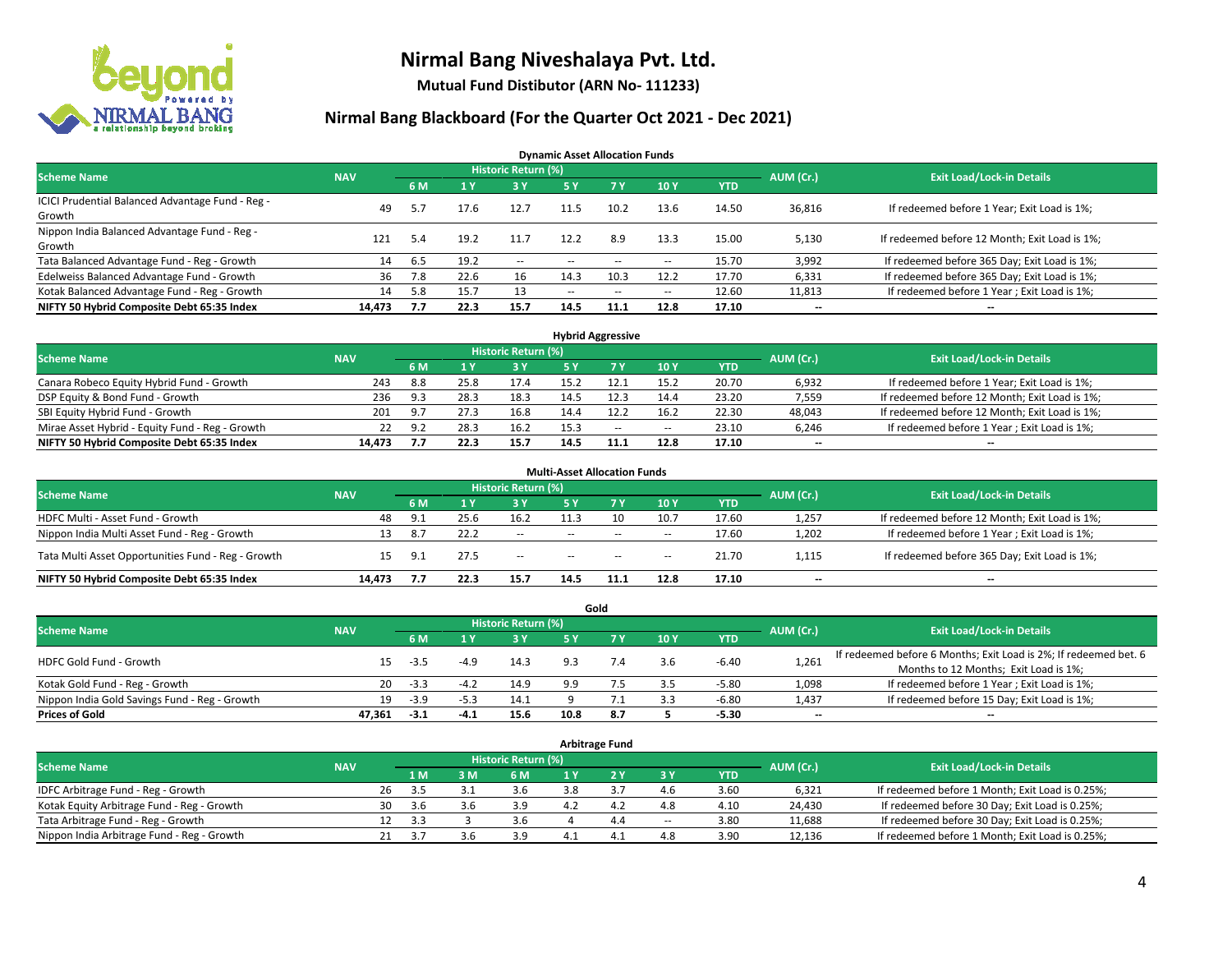

**Mutual Fund Distibutor (ARN No- 111233)**

| <b>Overnight Fund</b>                               |                          |     |                |                            |     |              |            |                          |           |                                  |  |  |  |  |
|-----------------------------------------------------|--------------------------|-----|----------------|----------------------------|-----|--------------|------------|--------------------------|-----------|----------------------------------|--|--|--|--|
| <b>Scheme Name</b>                                  | <b>NAV</b>               |     |                | <b>Historic Return (%)</b> |     |              | <b>YTM</b> | Avg                      | AUM (Cr.) | <b>Exit Load/Lock-in Details</b> |  |  |  |  |
|                                                     |                          | 1 W | 2 <sub>w</sub> | 1 M                        | 3 M | $\sqrt{1}$ V |            | <b>Maturity</b>          |           |                                  |  |  |  |  |
| Aditya Birla Sun Life Overnight Fund - Reg - Growth | 1.133                    | 3.1 | 3.2            | 3.2                        |     | 3.1          | 3.33       |                          | 9,425     | Nil                              |  |  |  |  |
| IDFC Overnight Fund - Reg - Growth                  | 1,118                    | 3.1 |                | 3.2                        |     |              | 3.3        | 0.00                     | 1,430     | Nil                              |  |  |  |  |
| Tata Overnight Fund - Reg - Growth                  | 1.106                    | 3.1 |                |                            |     |              | 3.3        | 0.01                     | 2,025     | Nil                              |  |  |  |  |
| Nippon India Overnight Fund - Reg - Growth          | 113                      | 3.2 | ? ≎            | 3.3                        |     |              | 3.31       | 0.00                     | 8,986     | Nil                              |  |  |  |  |
| <b>CRISIL Liquid Fund Index</b>                     | $\overline{\phantom{a}}$ | 3.6 | 3.6            | 3.9                        | 3.5 | 3.6          | --         | $\overline{\phantom{a}}$ | $- -$     | $-$                              |  |  |  |  |

| <b>Liquid Funds</b>                              |            |                |     |                     |     |     |            |                          |           |                                  |  |  |  |
|--------------------------------------------------|------------|----------------|-----|---------------------|-----|-----|------------|--------------------------|-----------|----------------------------------|--|--|--|
| <b>Scheme Name</b>                               | <b>NAV</b> |                |     | Historic Return (%) |     |     | <b>YTM</b> | Avg                      | AUM (Cr.) | <b>Exit Load/Lock-in Details</b> |  |  |  |
|                                                  |            | 1 <sub>W</sub> | 2 W | 1 M                 | 3 M |     |            | <b>Maturity</b>          |           |                                  |  |  |  |
| Aditya Birla Sun Life Liquid Fund - Reg - Growth | 337        | 3.5            |     | 3.6                 |     |     | 3.82       | 0.10                     | 29.710    | *Ref Footnote                    |  |  |  |
| ICICI Prudential Liquid Fund - Reg - Growth      | 310        | 3.3            |     | 3.5                 |     |     | 3.62       | 0.06                     | 35,561    | *Ref Footnote                    |  |  |  |
| Kotak Liquid Fund - Reg - Growth                 | 4,231      | 3.3            |     | 3.6                 |     |     | 3.62       | 0.08                     | 28,583    | *Ref Footnote                    |  |  |  |
| Nippon India Liquid Fund - Reg - Growth          | 5,106      |                |     | 3.7                 |     |     | 3.65       | 0.10                     | 20,961    | *Ref Footnote                    |  |  |  |
| Mahindra Manulife Liquid Fund - Reg - Growth     | 1.359      | 3.3            |     | 3.6                 |     |     | 3.73       | 0.10                     | 1,505     | *Ref Footnote                    |  |  |  |
| <b>CRISIL Liquid Fund Index</b>                  | $- -$      | 3.6            | 3.6 | 3.9                 | 3.5 | 3.6 | $- -$      | $\overline{\phantom{a}}$ | $- -$     | $\overline{\phantom{a}}$         |  |  |  |

| <b>Ultra Short Fund</b>                           |            |      |      |                            |     |              |                          |                          |           |                                  |  |  |  |
|---------------------------------------------------|------------|------|------|----------------------------|-----|--------------|--------------------------|--------------------------|-----------|----------------------------------|--|--|--|
| <b>Scheme Name</b>                                | <b>NAV</b> |      |      | <b>Historic Return (%)</b> |     |              | <b>YTM</b>               | Avg                      | AUM (Cr.) | <b>Exit Load/Lock-in Details</b> |  |  |  |
|                                                   |            | 1 M  | 3 M  | 6 M                        | 1 Y | $\sqrt{3}$ Y |                          | <b>Maturity</b>          |           |                                  |  |  |  |
| HDFC Ultra Short Term Fund - Reg - Growth         | 12         | 3.9  | 2.9  | 3.5                        | 3.h | ь.           | 4.13                     | 0.40                     | 14,452    | Nil                              |  |  |  |
| ICICI Prudential Ultra Short Term Fund - Growth   | 22         | 3.8  |      | 3.8                        |     |              | 4.54                     | 0.29                     | 11,143    | Nil                              |  |  |  |
| UTI Ultra Short Term Fund - Growth                | 3.422      | -3.3 | 13.9 | 8.8                        | 6.2 |              | 4.09                     | 0.34                     | 2,578     | Nil                              |  |  |  |
| Aditya Birla Sun Life Savings Fund - Reg - Growth | 434        | 4.3  | 3.2  | 3.9                        | 3.9 | 6.6          | 4.46                     | 0.58                     | 17,500    | Nil                              |  |  |  |
| <b>NIFTY Ultra Short Duration Debt Index</b>      | 4.374      | 4.3  | 3.6  | 3.9                        | 3.9 | 5.9          | $\overline{\phantom{a}}$ | $\overline{\phantom{a}}$ | --        | $-$                              |  |  |  |

| <b>Money Market Fund</b>                         |            |     |     |                     |     |                 |            |                          |                          |                                               |  |  |  |  |
|--------------------------------------------------|------------|-----|-----|---------------------|-----|-----------------|------------|--------------------------|--------------------------|-----------------------------------------------|--|--|--|--|
| <b>Scheme Name</b>                               | <b>NAV</b> |     |     | Historic Return (%) |     |                 | <b>YTM</b> | Avg                      | AUM (Cr.)                | <b>Exit Load/Lock-in Details</b>              |  |  |  |  |
|                                                  |            | 7 M | 3 M | 6 M                 | 1 Y | $\overline{3V}$ |            | <b>Maturity</b>          |                          |                                               |  |  |  |  |
| Aditya Birla Sun Life Money Manager Fund - Reg - | 292        | 4.2 | 3.3 | 3.7                 | 3.8 | 6.3             | 4.17       | 0.31                     | 14,819                   | Nil                                           |  |  |  |  |
| Growth                                           |            |     |     |                     |     |                 |            |                          |                          |                                               |  |  |  |  |
| SBI Savings Fund - Growth                        | 33         | 3.5 | 2.9 | 3.2                 | 3.3 | 5.7             | 0.25       | 0.25                     | 25,902                   | If redeemed before 3 Days; Exit Load is 0.1%; |  |  |  |  |
| HDFC Money Market Fund - Growth                  | 4,531      | 4.1 | 3.3 | 3.7                 | 3.8 | 6.2             | 4.04       | 0.28                     | 15,148                   | Nil                                           |  |  |  |  |
| Nippon India Money Market Fund - Reg - Growth    | 3.276      | 4.2 | 3.4 | 3.7                 | 3.8 | 6.1             | 3.97       | 0.27                     | 8,408                    | Nil                                           |  |  |  |  |
| Tata Money Market Fund - Reg - Growth            | 3.735      | 4.1 | 3.2 | 3.7                 | 3.9 | 6.3             | 4.2        | 0.34                     | 7,126                    | Nil                                           |  |  |  |  |
| <b>CRISIL Liquid Fund Index</b>                  | $- -$      | 3.9 | 3.5 | 3.6                 | 3.6 | 5.1             | --         | $\overline{\phantom{a}}$ | $\overline{\phantom{a}}$ | $-$                                           |  |  |  |  |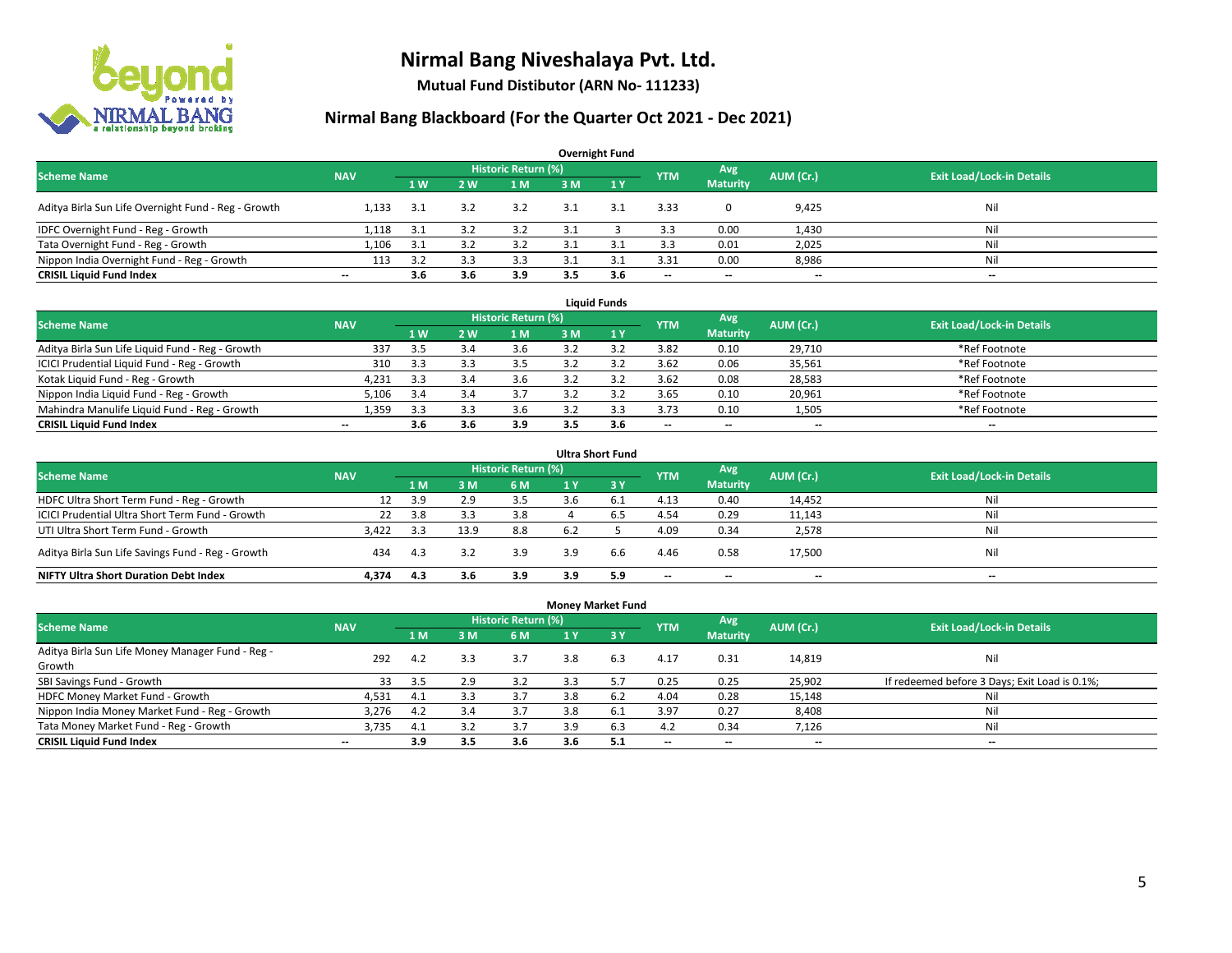

**Mutual Fund Distibutor (ARN No- 111233)**

| <b>Short Term Fund</b>                           |            |    |     |     |                     |     |     |            |                 |           |                                  |  |  |
|--------------------------------------------------|------------|----|-----|-----|---------------------|-----|-----|------------|-----------------|-----------|----------------------------------|--|--|
| <b>Scheme Name</b>                               | <b>NAV</b> |    |     |     | Historic Return (%) |     |     | <b>YTM</b> | Avg             | AUM (Cr.) | <b>Exit Load/Lock-in Details</b> |  |  |
|                                                  |            |    | 1 M | 3 M | 6 M                 |     |     |            | <b>Maturity</b> |           |                                  |  |  |
| HDFC Short Term Debt Fund - Growth               |            | 26 |     |     | 4.6                 |     | 8.4 | 5.22       | 3.18            | 18,982    | Nil                              |  |  |
| Nippon India Short Term Fund - Reg - Growth      |            |    |     | 2.9 |                     |     |     | 5.22       | 2.06            | 10,160    | Nil                              |  |  |
| <b>ICICI Prudential Short Term Fund - Growth</b> |            | 48 | 4.4 |     |                     | 4.3 | 8.3 | 5.07       | 3.03            | 20,584    | Nil                              |  |  |

| <b>Low Duration Fund</b>                          |            |     |     |                            |     |      |            |                 |           |                                  |  |  |  |
|---------------------------------------------------|------------|-----|-----|----------------------------|-----|------|------------|-----------------|-----------|----------------------------------|--|--|--|
| <b>Scheme Name</b>                                | <b>NAV</b> |     |     | <b>Historic Return (%)</b> |     |      | <b>YTM</b> | Avg             | AUM (Cr.) | <b>Exit Load/Lock-in Details</b> |  |  |  |
|                                                   |            | 1 M | 3 M | 6 M                        |     | -3 Y |            | <b>Maturity</b> |           |                                  |  |  |  |
| HDFC Low Duration Fund - Growth                   | 46         | 3.8 | 2.9 |                            |     | 6.8  | 4.72       | 2.21            | 21,653    | Nil                              |  |  |  |
| ICICI Prudential Savings Fund - Reg - Growth      | 430        | 3.3 | 2.9 | 4.6                        | 4.3 |      | 4.59       | 4.11            | 31,730    | Nil                              |  |  |  |
| Nippon India Low Duration Fund - Reg - Growth     | 3,009      | 4.1 |     | 3.9                        | 4.2 | 6.3  | 4.71       | 0.81            | 9,621     | Nil                              |  |  |  |
| Mirae Asset Savings Fund - Regular Savings Plan - |            |     |     |                            |     | 5.3  |            |                 |           | Nil                              |  |  |  |
| Growth                                            | 1.823      | 3.6 |     | 3.1                        | 3.1 |      | 4.12       | 0.55            | 1,034     |                                  |  |  |  |
| Kotak Low Duration Fund - Std - Growth            | 2,700      | 3.2 |     | 3.6                        | 3.6 | 6.8  | 4.67       | 1.95            | 11,005    | Nil                              |  |  |  |

| <b>Banking &amp; PSU Bond Funds</b>                 |            |  |      |     |                     |  |       |            |                 |           |                                  |  |  |  |
|-----------------------------------------------------|------------|--|------|-----|---------------------|--|-------|------------|-----------------|-----------|----------------------------------|--|--|--|
| <b>Scheme Name</b>                                  | <b>NAV</b> |  |      |     | Historic Return (%) |  |       | <b>YTM</b> | Avg             | AUM (Cr.) | <b>Exit Load/Lock-in Details</b> |  |  |  |
|                                                     |            |  | 4 M. | ያ M | 6 M                 |  |       |            | <b>Maturity</b> |           |                                  |  |  |  |
| HDFC Banking and PSU Debt Fund - Reg - Growth       |            |  |      |     |                     |  |       | 5.44       | 3.87            | 9,463     | Nil                              |  |  |  |
| Tata Banking & PSU Debt Fund - Reg - Growth         |            |  | -6.1 |     | 4.4                 |  | $- -$ | 5.16       | 2.73            | 475       | Nil                              |  |  |  |
| Kotak Banking and PSU Debt Fund - Reg - Growth      |            |  | 3.4  |     | 4.9                 |  | 8.6   | 5.58       | 5.15            | 9,334     | Nil                              |  |  |  |
| Nippon India Banking & PSU Debt Fund - Reg - Growth |            |  |      |     | 4.4                 |  |       | 5.18       | 2.78            | 6,659     | Nil                              |  |  |  |

| <b>Corporate Bond Funds</b>                         |            |      |     |                     |     |      |            |                 |           |                                  |  |
|-----------------------------------------------------|------------|------|-----|---------------------|-----|------|------------|-----------------|-----------|----------------------------------|--|
| <b>Scheme Name</b>                                  | <b>NAV</b> |      |     | Historic Return (%) |     |      | <b>YTM</b> | Avg             | AUM (Cr.) | <b>Exit Load/Lock-in Details</b> |  |
|                                                     |            | 1 M  | 3 M | 6 M                 |     | -3 Y |            | <b>Maturity</b> |           |                                  |  |
| ICICI Prudential Corporate Bond Fund - Reg - Growth | 24         | -6.3 | 4.2 | 5.1                 | 4.6 | 8.4  | 5.14       | 6.07            | 20,838    | Nil                              |  |
| IDFC Corporate Bond Fund - Reg - Growth             |            | 6.0  | 8.، | 4.2                 |     | 8.1  | 5.13       | 2.41            | 20,283    | Nil                              |  |
| HDFC Corporate Bond Fund - Growth                   | 26         | -6.1 |     | 4.8                 |     | 8.9  | 5.38       | 4.35            | 28,622    | Nil                              |  |
| Kotak Corporate Bond Fund - Std - Growth            | 3,002      | 4.2  |     | 4.7                 |     | 7.9  | 5.09       | 3.11            | 10,858    | Nil                              |  |
| Axis Corporate Debt Fund - Reg - Growth             | 14         | -5.0 |     | 3.9                 |     |      | 5.16       | 2.78            | 5,589     | Nil                              |  |

|                                                   |            |                     |     |     |            |     | <b>Credit Risk Fund</b> |            |                 |           |                                                                       |
|---------------------------------------------------|------------|---------------------|-----|-----|------------|-----|-------------------------|------------|-----------------|-----------|-----------------------------------------------------------------------|
| <b>Scheme Name</b>                                | <b>NAV</b> | Historic Return (%) |     |     |            |     |                         |            | Avg             | AUM (Cr.) | <b>Exit Load/Lock-in Details</b>                                      |
|                                                   |            |                     | 1 M | 3 M | <b>6 M</b> | 1 Y | $-3V$                   | <b>YTM</b> | <b>Maturity</b> |           |                                                                       |
| <b>ICICI Prudential Credit Risk Fund - Growth</b> |            | 25                  | 8.9 | 5.3 | 6.5        | 6.  | 8.7                     | 6.76       | 2.26            | 8,304     | If redeemed before 1 Year; Exit Load is 1%;                           |
| HDFC Credit Risk Debt Fund - Reg - Growth         |            | 19                  | 6.9 | 4.5 | 6.5        |     |                         | 6.78       | 3.23            | 8,963     | If redeemed before 12 Month; Exit Load is 1%; If redeemed bet. 12     |
|                                                   |            |                     |     |     |            |     |                         |            |                 |           | Month to 18 Month; Exit Load is 0.5%;                                 |
|                                                   |            |                     |     |     |            |     |                         |            |                 |           | If redeemed before 12 Month; Exit Load is 3%; If redeemed bet. 12     |
| SBI Credit Risk Fund - Growth                     |            | 36                  | 5.2 |     | 5.4        |     |                         | 6.44       | 2.28            |           | 3,341 Month to 24 Month; Exit Load is 1.5%; If redeemed bet. 24 Month |
|                                                   |            |                     |     |     |            |     |                         |            |                 |           | to 36 Month; Exit Load is 0.75%;                                      |